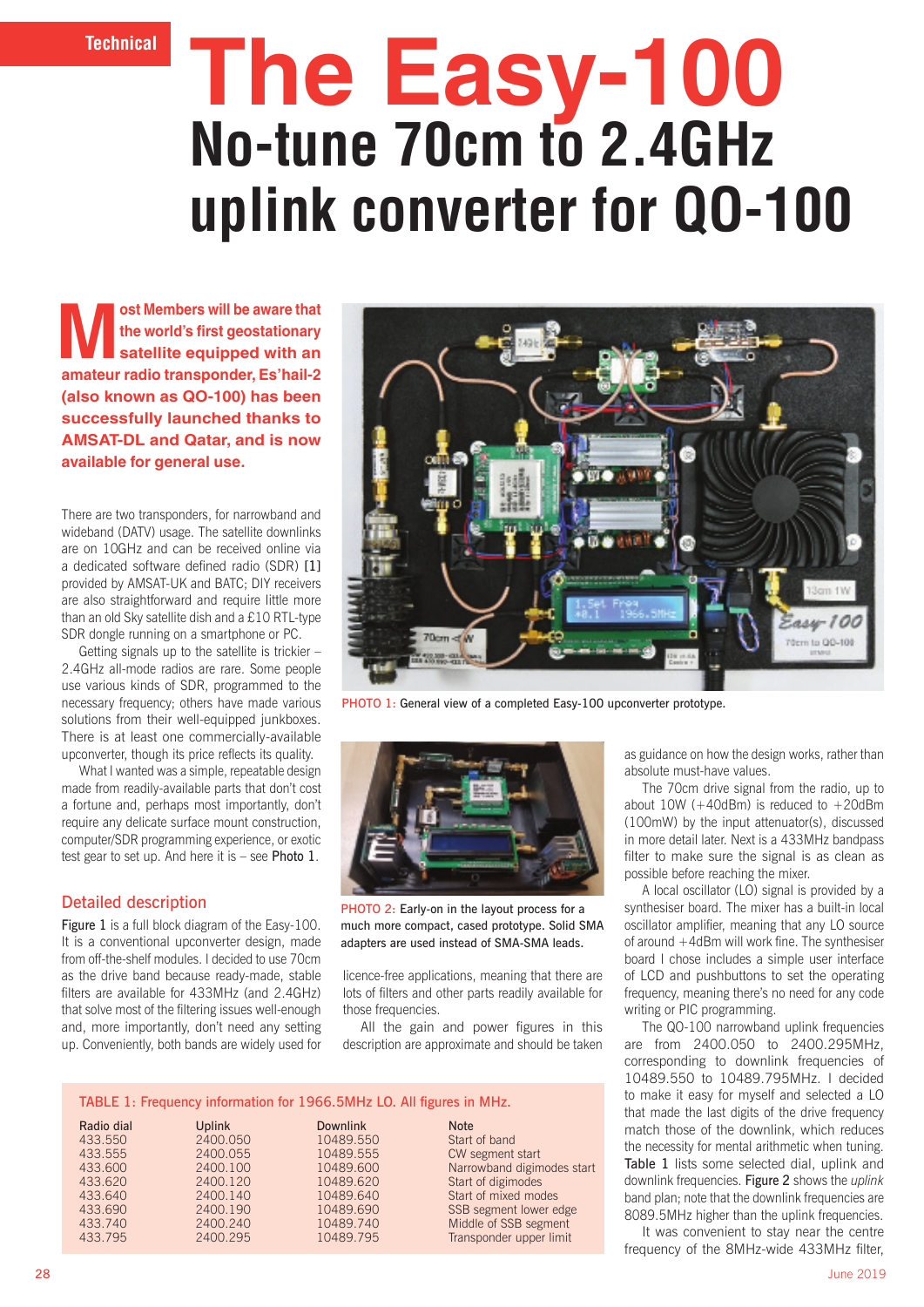



PHOTO 3: Using cable tie bases 'in reverse' to mount the PSU boards (one with integral heatsink seen here behind the cable tie base).

so I chose 433MHz as the 'base' frequency, meaning that 433.550MHz would equate to an uplink of 2400.050MHz and a downlink on 10489.550MHz. The necessary LO frequency is thus 2400.050-433.550=1966.5MHz.

The active mixer multiplies the 1966.5MHz local oscillator with the 433MHz drive and produces the 2400MHz signal we want – and also an unwanted image at 1966.5-433.5=1533MHz. This is easily removed by a 2.4GHz filter. Although the mixer has a fairly hefty drive signal (about  $+17$ dBm, or 50mW), the conversion process is lossy – as is the filter – and we're left with about -8dBm (160µW) of clean 2.4GHz signal.

The final section is a power amplifier strip. Two small wideband amplifier modules increase the level to about  $+14$ dBm. This is then fed to an 8W (nominal) Wi-Fi power amplifier. Fortunately we don't need anything like that (saturated) power so the amplifier is used in a more linear part of its range to give a maximum of about 1 watt output. When used with the suggested  $+24dBi$  antenna (seen on the cover with an earlier prototype

of the Easy-100), that 1W gives an EIRP in the region of 250W – more than adequate to access this very sensitive satellite.

Filters need to see a matched load (usually 50Ω), so in earlier prototypes I used 3dB attenuators in strategic places to reduce [2] any mismatch between stages. Practical tests showed that the various components were wellenough matched to 50Ω that the attenuators were not required, which eased the power gain requirements somewhat.

#### Construction notes

Construction is remarkably straightforward for a UHF and microwave design thanks to the use of modules and SMA interconnects. Provided you observe the inputs and outputs of the boards, all should go well. The layout seen in the photos is by no means the only possibility: I arranged it that way to make it easy to see what is going on. Another prototype, in an early stage of construction, is seen in Photo 2.

Although the suggested power amplifier operates from nominally 12V (it has an internal voltage regulator), other modules require different supplies. The synthesiser needs around 8V, while the mixer and low power amplifiers all need +5V. In early prototypes I used some cheap and cheerful linear regulators for 5V and a tiny switch mode PSU for the 8V supply. The current demands of the low power amplifiers caused the small linear regulators to run very hot. Furthermore, the SMPSU board lacked an input reservoir capacitor and put several *volts* of noise onto the 12V line. So I decided on an overkill approach and replaced them with two well-behaved, buck-boost converters rated at 3A output. They were £2.30 each, hardly a financial burden. You can, of course, use any regulators you like – eg a 7808 for the 8V rail and a 7805

| TABLE 2: Suggested attenuator options. |                     |                   |  |  |
|----------------------------------------|---------------------|-------------------|--|--|
| 70cm<br>drive level                    | Power<br>attenuator | 2nd<br>attenuator |  |  |
| 1W                                     | 10dB                | none              |  |  |
| 2.5W                                   | 10dB                | 4 to 5dB          |  |  |
| 2.5W                                   | 15dB                | none              |  |  |
| 5W                                     | 10dB                | 6 to 8dB          |  |  |
| 10W                                    | 10dB                | 10dB              |  |  |
| 10W                                    | 20dB                | none              |  |  |
|                                        |                     |                   |  |  |

(not 78L05) on a small heatsink for 5V would work fine. The only advantage of the switch mode converters I used is that they are higher efficiency than their linear cousins, which may be important if you're operating portable from batteries. One possible disadvantage is that there are no usable mounting holes on the SMPSUs I used – to mount them on the board I used a couple of selfadhesive cable tie bases 'in reverse', cable-tying the bases to the baseboard and then sticking the PSUs on top. Photo 3 shows what I mean.

The synthesiser I chose is designed to work as a CW or sweep oscillator, though we only need a single frequency here. The instructions in the eBay listing weren't terribly clear (and of course no other documentation was provided) but the important points are that pressing the FUN(ction) button changes the frequency step (0.1, 1, 10, 100, 1000MHz) that the ADD and SUB(tract) buttons increment and decrement the frequency. Use these in combination until the display reads 1966.5MHz and then press and hold FUN until the display says "SAVE". Now use the UP and DOWN buttons until the display reads 6.Scan freqOut. Press FUN to toggle the second line from "ON " to "OFF" – thereby switching off scan mode – then long-press FUN again to SAVE the settings. That's it – the board will remember the settings each time it's powered on. You will note that the synthesiser has two output sockets. Both output the same signal – it doesn't matter which one you use. Although not essential, it's good practice to put a 50Ω SMA terminator (or perhaps simply a 10dB or more attenuator) on the unused port so that it sees a matched load.

As denoted in the block diagram, Figure 1, the Easy-100 needs up to about 10W of SSB drive at 70cm. The input power requirement is very easily changed, eg to suit an FT-817 or similar, simply by changing the input attenuators. I suggest you use a 10dB power (first) attenuator rated for at least 10W, then a lower power attenuator to set the drive level. Table 2 shows a selection of recommended attenuators for various input powers. Just make sure you don't exceed +20dBm CW or +23dBm PEP SSB at the input to the 433MHz filter.

Overdriving the Easy-100 is a Bad Idea. The middle driver amplifier is running almost flat-out

> **Giles Read, G1MFG** giles@rsgb.org.uk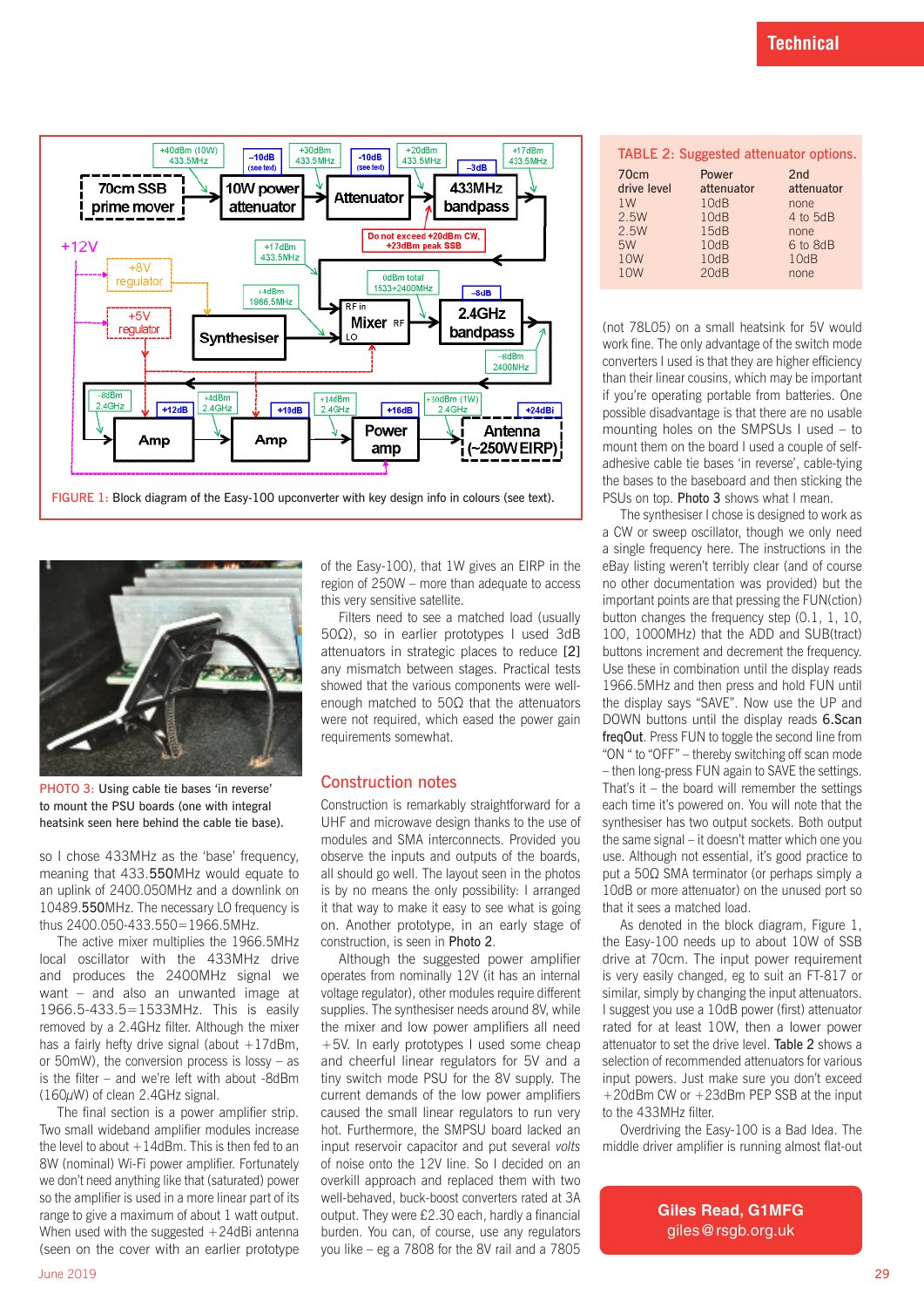

PHOTO 4: Output characteristic with unmodified power amplifier VOX (see text).

(but is still surprisingly linear). Increasing the drive power will simply saturate it and won't get you significantly more than the specified 1W output at 2.4GHz. You may be able to get more power if you use a different driver amplifier, of course, but you really *don't* need more than a watt or so into a decent antenna to get a good signal into the satellite.

One way of setting up the Easy-100 with your radio is to monitor the current drawn by the whole thing. My prototypes generally required somewhere in the region of 220mA with the PA unpowered, 600mA with the PA connected, and 1.2 to 1.5A on transmit. The simple rule is that if you increase the input power from zero there will come a point where the current drawn reaches a maximum. That's the maximum power point; back off the drive a little from there.

I was surprised to discover that some of the high power attenuators on eBay and elsewhere are very particular about which end you use as the input. Connecting them the 'wrong' way round will cause them to fail at much less than the specified power. I found this out the hard way. Please read the listings carefully! (Most of the 'directional' attenuators I've seen have the male N plug as the input. That's fine if you intend to attach it to the aerial socket on your radio, but no good if you want a socket as the input to your Easy-100, as seen in the photos).

As supplied, the Wi-Fi power amplifier has a fast transmit-receive switch, which is required in its intended use as a bi-directional pre/power amplifier. Although it works OK as a linear amplifier, the switching at low level introduces distortion into SSB signals, very like a Class B amplifier with a 'dead zone' between speech peaks. Photo 4 shows a plot of output power vs time as hissed at the microphone; the 'dead zone' is the blank bit in the middle. Fortunately, the VOX

is a simple circuit, easily defeated, and easy to see if you've got it right: the LED is red in receive mode and green in transmit (you'll see it flicker on SSB peaks if you use it unmodified). Open the amplifier case (thereby voiding any warranty you might have had) and solder a 100k to 470k resistor between TP2 and TP4, as shown in Photo 5. Be aware that the little orange capacitor beside TP4 is connected to the supply rail, so take care not to short between it and TP4 when you solder the resistor. When you reconnect power you should see the LED remains green all the time. This modification does cause the amplifier to keep the output devices biassed, making it run slightly warm, but it shouldn't get more than about 10°C above ambient temperature.

The suggested antenna (see cover) is specified as 24dBi, which gives enough gain for 1W to access QO-100 on SSB. Less power is needed for CW. The synthesiser specified is fine on SSB and CW but probably isn't stable enough for narrowband data or JT modes. Frequency accuracy isn't perfect either. You will more than likely find a discrepancy of to 1 or 2kHz between where you think you 'should' be, and where your signal actually turns up. This is caused by the simple (read 'cheap') crystal reference oscillator on the synthesiser board. The offset will be constant across the band, so once you know you're, say, 1250Hz off it's easy enough to tune a little high or low to compensate. Better synthesisers offer closer frequency tolerance and can often be locked to very accurate references.

#### Parts sources

Almost all of the parts in the Easy-100 were obtained via eBay and are likely to be readily available for some time. The modules were selected with ease of use as the primary concern: all are ready-built, have SMA connectors so they're easy to interconnect, and require no setting up. If you buy *everything*, the overall parts cost should be somewhere in the region of £150 to £170.

You can save a lot of money by using suitable junkbox parts or other substitutions. For example, my first prototype used an ex-ATV 13cm linear amplifier that I had handy. Any 13cm linear amp capable of 1 to 2W or so will be fine [7].

There are much cheaper synthesisers available, but they usually require programming (often via a short PIC program you'll need to write). I chose the synth specified because it has a built-in user interface and non-volatile memory.



## TABLE 3: Specimen elevation and azimuth figures.

| Town/city        | <b>Elevation</b> | Azimuth     |
|------------------|------------------|-------------|
| <b>Belfast</b>   | $20^\circ$       | $143^\circ$ |
| <b>Bettyhill</b> | $18.6^\circ$     | $147^\circ$ |
| Carlisle         | $22^{\circ}$     | $147^\circ$ |
| Dover            | $27^\circ$       | $149^\circ$ |
| Truro            | $25.4^\circ$     | $143^\circ$ |

In my first prototypes I used an ex-ATV 13cm linear amplifier, which worked fine; anything linear that will produce a couple of watts is OK.

An abbreviated parts list, omitting things like screws and washers, is as follows.

- 10dB 10W attenuator (about £15)
- •3, 5, 8 or 10dB 0.5W attenuator (see Table 2) (about £4)
- •433MHz bandpass filter (about £5) search for "BPF 433M"
- •2400MHz bandpass filter (about £5) search for "BPF 2.45G" or "2450MHz Bandpass Filter". Note that both types of bandpass filter are often offered in the same listing, along with other frequencies such as 1575, 1090 and 900MHz. Make sure you get the right ones, and note that they all look the same so *label them*!
- •Short (10-15cm) SMA to SMA interconnecting leads (about £1 each) – 7 needed.
- •5V and 8V voltage regulators see text (about £2.50 each)
- •Synthesiser (£33) search for "140MHz-4.4GHz Frequency Generator"
- •ADL5350 mixer module (about £16)
- •First low power amplifier I used "LNA Board Broadband Signal Receiver Low Noise 0.1- 6000MHz" (about £3.50)
- •Second low power amplifier I used "0.05-4G NF=0.6dB Wideband Amplifier Signal Module AR1" (about £5); it's based on a SPF5189Z but the listing doesn't mention that. There are many types of low power wideband amplifiers 'out there'. Use Photo 1 for guidance on the types I used. Take the gain specs with a pinch of salt: by 2.4GHz it is significantly less than the low frequency figure quoted.
- •Power amplifier (about £35) search for "2.4GHz 8W amplifier". Other types may work but the one shown, with its distinctive heatsink, is easy to modify to disable the VOX. This amplifier has a normal-polarity SMA input but a reverse polarity (RP) output socket (see Photo 6) but, handily, it comes with a reverse to normal polarity SMA patch lead. The alternative is to buy a RP-to-normal SMA adapter, RP-SMA to N or whatever you find convenient.

You will also need a N socket to SMA socket adapter to go on the end of the 10W attenuator (perhaps £3), SMA socket to N plug adapter to suit the antenna, and odd sundry items like fixings, hook-up wire and a baseboard or chassis.

In a classic case of "do what I say, not what I do", I deliberately used hardboard for the prototype shown here, just to prove that the basic design is stable even without solid grounding.